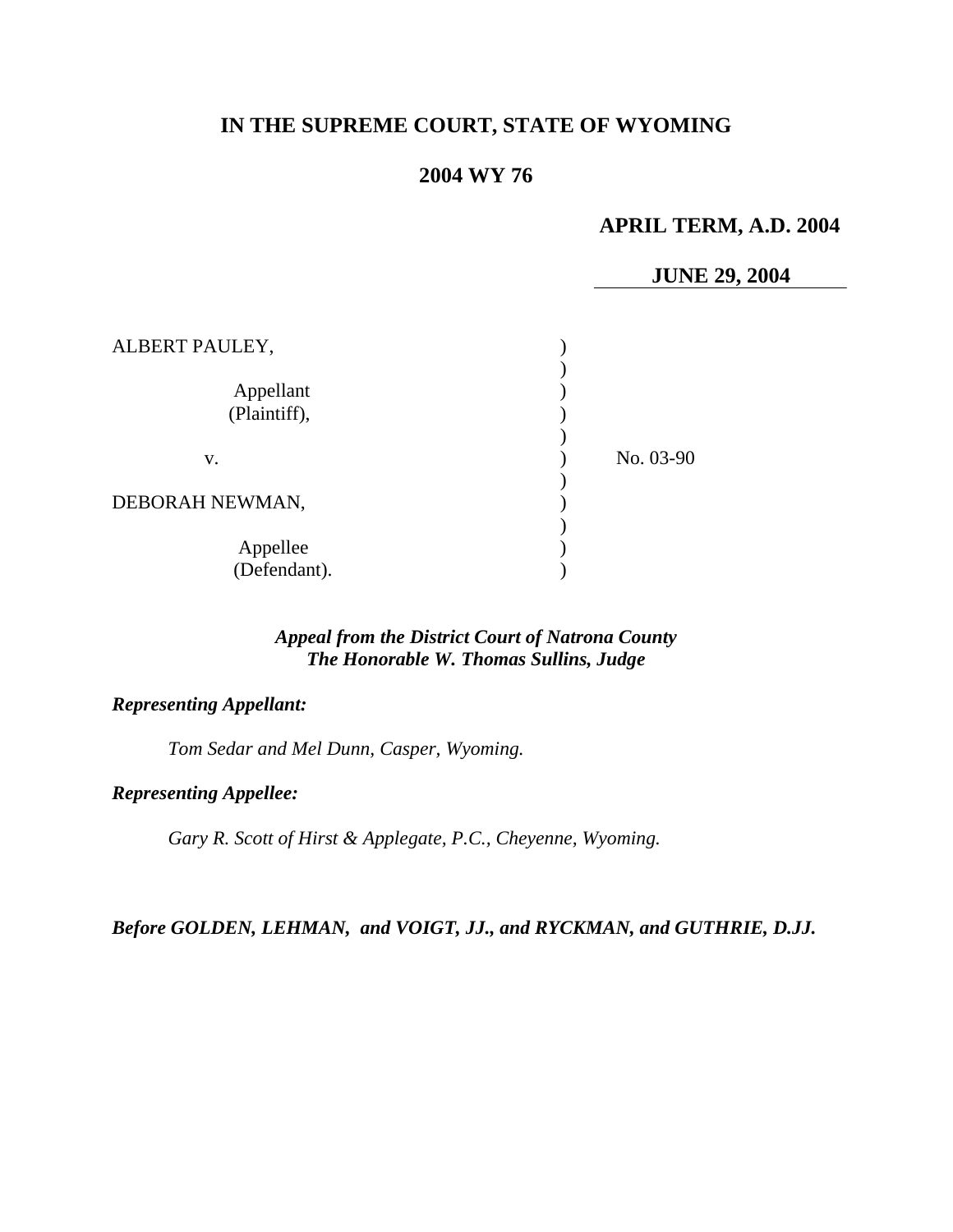# **VOIGT, Justice.**

[¶1] In January 2000, Albert Pauley slipped on ice and fell on the sidewalk near Deborah Newman's garage. In the ensuing lawsuit, a Natrona County jury found that the ice upon which Pauley (the appellant) fell was from a natural accumulation of snow or water and the district court entered a judgment in favor of Newman (the appellee). The appellant subsequently filed a motion for a new trial, which motion the district court denied. On appeal, the appellant claims error in a jury instruction and the verdict form, and that the district court abused its discretion in denying the appellant's motion for a new trial. We affirm.

# *ISSUES*

1. Whether the jury instructions were erroneous or prejudiced the appellant?

2. Whether the district court erred in denying the appellant's motion for a new trial?

# *FACTS*

[¶2] The appellant and the appellee were neighbors. On January 9, 2000, the appellant took his dog for a morning walk. According to the appellant, it rained or had been "spitting rain" the night before; the weather was clear the morning of January  $9<sup>th</sup>$ , but it remained "kind of wet outside," the sidewalks were "damp" and contained a "skiff of sleet . . .." The appellant did not encounter any "slick spots" during his walk until he reached a shaded area on the sidewalk near the north side of the appellee's detached garage, where the appellant "slipped on ice and fell." He "jammed" his elbow as a result of the fall and subsequently underwent surgery to repair a torn rotator cuff.

[¶3] At trial, the appellant's expert witness, a mechanical engineer, opined that the water (or "most" of the water) that formed the ice upon which the appellant fell came from a downspout attached to the appellee's garage, but acknowledged on cross-examination that it was "possible" the appellant could have fallen on ice that formed due to the precipitation the night before.

[¶4] The appellant testified that the appellee "always kept her sidewalk clean" and did not recall encountering ice prior to January  $\hat{9}^{th}$  in the area where he fell, although he sometimes encountered snow "right in front of [the appellee's] garage because . . . it's shaded . . .." The appellant also vaguely recalled<sup>1</sup> that when the appellee assisted him immediately after the fall, the appellee stated that "somebody [had] just about fallen there before." The appellee testified that the appellant's fall was the first time in twenty years of living at that location that she was aware of a problem with ice or anyone falling on her sidewalk.

  $<sup>1</sup>$  The appellant admitted that he was "not sure about" whether the appellee in fact made this comment.</sup>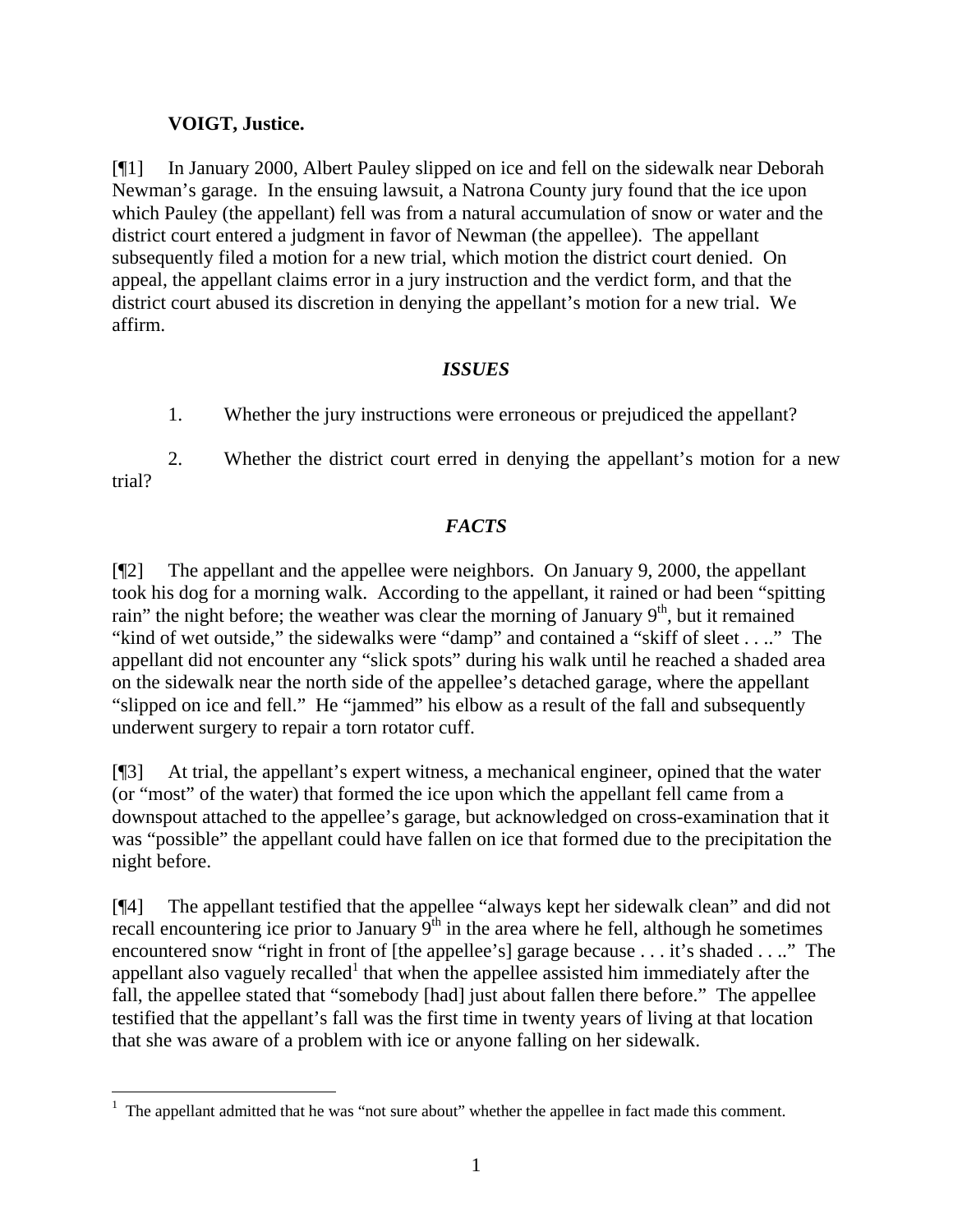[¶5] In August 2002, a jury concluded that the appellant fell due to a natural accumulation of snow or water. Based on that finding, the district court entered a judgment in favor of the appellee. The appellant filed a motion for a new trial, which motion the district court denied. The appellant appeals from the judgment entered in favor of the appellee, and from the district court's denial of his motion for a new trial.

### *STANDARD OF REVIEW*

[¶6] We review alleged jury instruction error as follows:

"In considering the validity of instructions to a jury, we must determine whether the instructions, taken as a whole, adequately advise[d] the jury of the applicable law. *Banks v. Crowner*, 694 P.2d 101 (Wyo.1985). Proper instructions should be clear declarations of the pertinent law. *Short v. Spring Creek Ranch, Inc.*, 731 P.2d 1195 (Wyo.1987). The ruling of a trial court on an instruction will not constitute reversible error unless there is a showing of prejudice, which connotes a demonstration by the complaining party that the instruction misled or confused the jury with respect to the applicable principles of law. *DeJulio v. Foster*, 715 P.2d 182 (Wyo.1986)."

*Ormsby v. Dana Kepner Co. of Wyo., Inc.*, 997 P.2d 465, 471 (Wyo. 2000) (*quoting L.U. Sheep Co. v. Board of County Com'rs of County of Hot Springs*, 790 P.2d 663, 672 (Wyo. 1990)). *See also Jensen v. Fremont Motors Cody, Inc.*, 2002 WY 173, ¶ 12, 58 P.3d 322, 326 (Wyo. 2002). "To measure the degree of prejudice, jury instructions are viewed in the light of the entire trial, including the allegations of the complaint, conflict in the evidence on critical issues and the arguments of counsel." *State Farm Mut. Auto. Ins. Co. v. Shrader*, 882 P.2d 813, 832 (Wyo. 1994).

[¶7] The submission of, or the failure to submit, "a particular form of special verdict is vested in the sound discretion of the trial court." *Turcq v. Shanahan*, 950 P.2d 47, 53 (Wyo. 1997); *see also Addakai v. Witt*, 2001 WY 85, ¶ 16, 31 P.3d 70, 73 (Wyo. 2001); *Webb v. ABF Freight System, Inc.*, 155 F.3d 1230, 1249 (10th Cir. 1998), *cert. denied*, 526 U.S. 1018 (1999); and W.R.C.P. 49.

> "[T]he core of our inquiry must reach 'the question of reasonableness of the choice made by the trial court.' *Vaughn v. State*, 962 P.2d 149, 151 (Wyo.1998). 'Judicial discretion is a composite of many things, among which are conclusions drawn from objective criteria; it means a sound judgment exercised with regard to what is right under the circumstances and without doing so arbitrarily or capriciously.' *Id.* (quoting *Byerly v. Madsen*, 41 Wash.App. 495, 704 P.2d 1236, 1238 (1985)); *Basolo* [*v. Basolo*], 907 P.2d [348] at 353 [Wyo. 1995]. We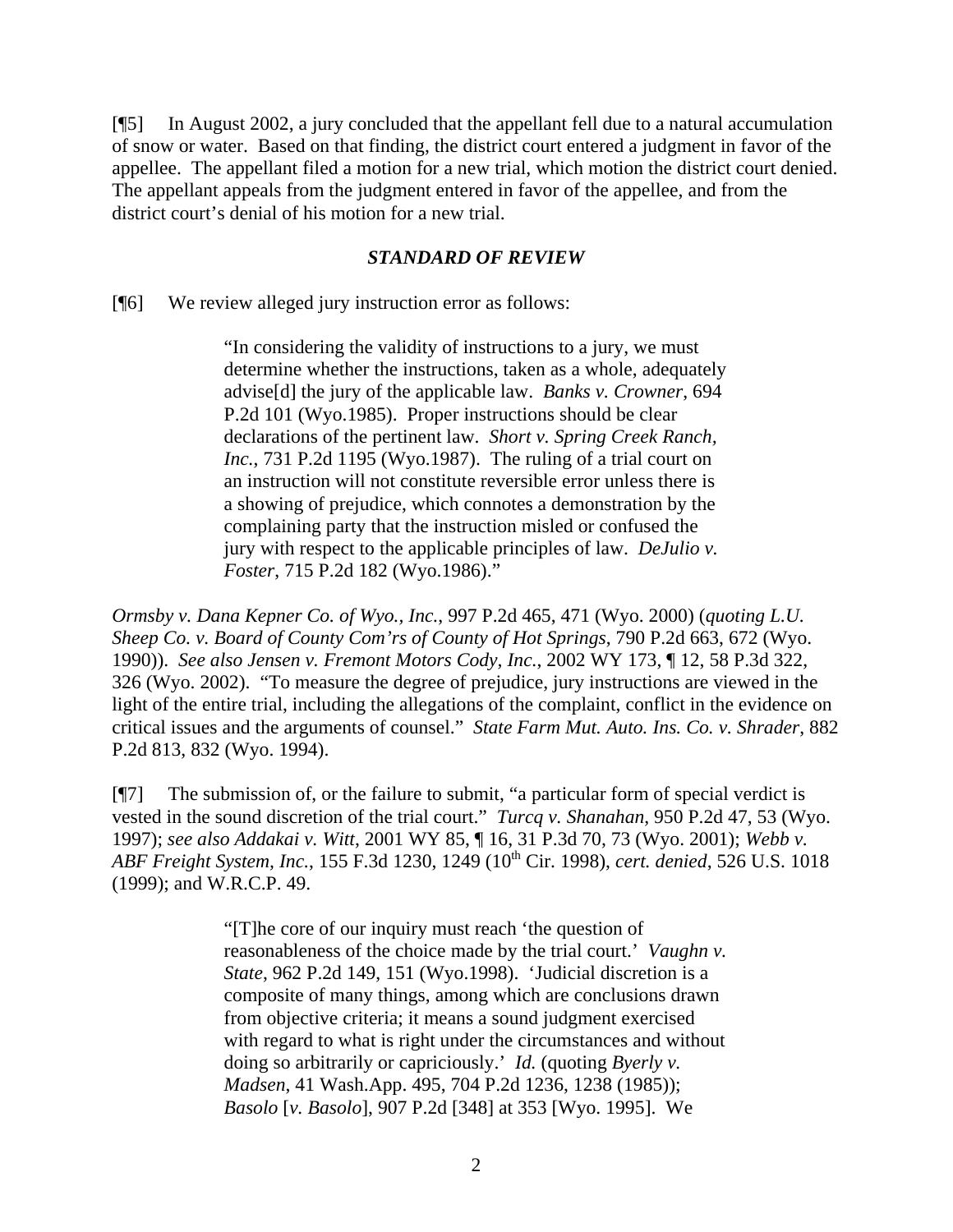must ask ourselves whether the district court could reasonably conclude as it did and whether any facet of its ruling was arbitrary or capricious."

*Young v. HAC, LLC*, 2001 WY 50, ¶ 6, 24 P.3d 1142, 1144 (Wyo. 2001) (*quoting Carlton v. Carlton*, 997 P.2d 1028, 1031 (Wyo. 2000)).

#### *DISCUSSION*

#### **JURY INSTRUCTION ISSUES**

[¶8] The appellant argues that the verdict form misled or confused the jury in that it foreclosed the jury from properly applying the law contained in other instructions to the evidence presented at trial. In particular, the appellant contends that by asking whether the ice at issue was from a natural accumulation of precipitation, the verdict form "only allowed the jury to choose between an accumulation of snow or water that was wholly natural or wholly unnatural" (rather than "a combination of natural and unnatural accumulation of snow or ice"), and did not allow the jury to consider whether "an unnatural accumulation had occurred, or whether a natural accumulation was aggravated or made more dangerous by something the [appellee] did, in this case have an improperly located down spout on her garage."

[¶9] The district court instructed the jury as follows regarding natural and unnatural accumulations of precipitation:

#### **INSTRUCTION NO. 8**

In this case defendant owed the plaintiff a duty of reasonable care under the circumstances if the ice upon which the plaintiff slipped and fell was from an unnatural accumulation of water or snow. If the ice upon which the plaintiff fell was from a natural accumulation of water or snow, then defendant owed the plaintiff no duty [of] care under the law. A homeowner of property is not liable for injuries resulting from a slip and fall on a natural accumulation of snow or ice, and a homeowner has no legal duty to clear her sidewalk of naturally accumulated snow or ice.

To prove that an accumulation of ice or snow is unnatural, the plaintiff has the burden to show (1) that the defendant created or aggravated the hazard; (2) that the defendant knew or should have known of the hazard; and (3) that the hazardous condition was substantially more dangerous than it would have been in its natural state.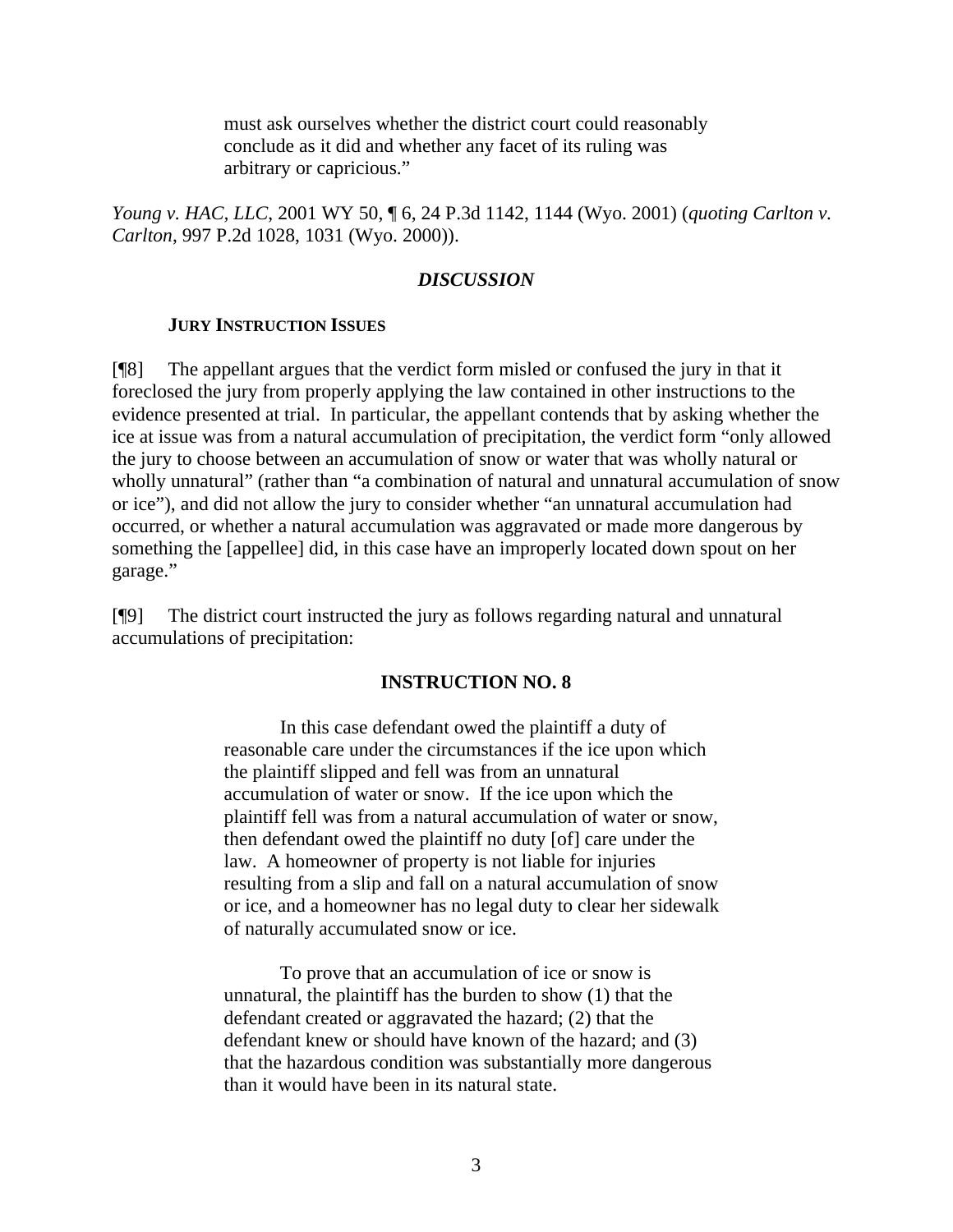Whether the ice upon which the plaintiff slipped and fell was from an unnatural accumulation or whether it was from a natural accumulation of water or snow, the plaintiff had a duty to exercise ordinary care under the circumstances in order to avoid injuring himself while on the defendant's property. $[2]$ 

[¶10] The parties each apparently submitted a proposed verdict form to the district court. The district court gave the jury a special verdict form based on the appellee's submission, which verdict form first asked the jury to determine the following:

> 1. Was the ice upon which the Plaintiff Albert Pauley fell from a natural accumulation of snow or water?

> > Yes No

If you answered this Interrogatory yes, have the Presiding Juror sign this verdict form and return it to the Bailiff.

The appellant objected to this verdict form at trial, $3$  and offered a verdict form that instead asked the jury to determine the following:

1. Was the defendant, Deborah Newman, negligent?

Yes \_\_\_\_\_\_ No  $\Box$ 

If you have answered Yes to question no. 1, please answer question no. 2. If you have answered No to question no.

 $\overline{a}$ 

<sup>2</sup> Jury Instruction No. 9 also stated that "If you find that the plaintiff owed a duty of care to defendant, that is that the ice upon which the [plaintiff] slipped and fell was from an unnatural accumulation of ice and snow, then this case must be determined on the basis of comparative fault of the parties."  $3$  W.R.C.P. 51(b) states:

*Further instructions; objections*. – At the close of the evidence or at such earlier time during the trial as the court reasonably directs, any party may file written requests that the court instruct the jury on the law as set forth in the requests. The court shall inform counsel of its proposed action upon the requests prior to their arguments to the jury. Before the argument of the case to the jury has begun, the court shall give to the jury such instructions on the law as may be necessary and the same shall be in writing, numbered and signed by the judge, and shall be taken by the jury when it retires. No party may assign as error the giving or the failure to give an instruction unless that party objects thereto before the jury retires to consider its verdict, stating distinctly the matter objected to and the grounds of the objection. Opportunity shall be given to make the objection out of the hearing of the jury.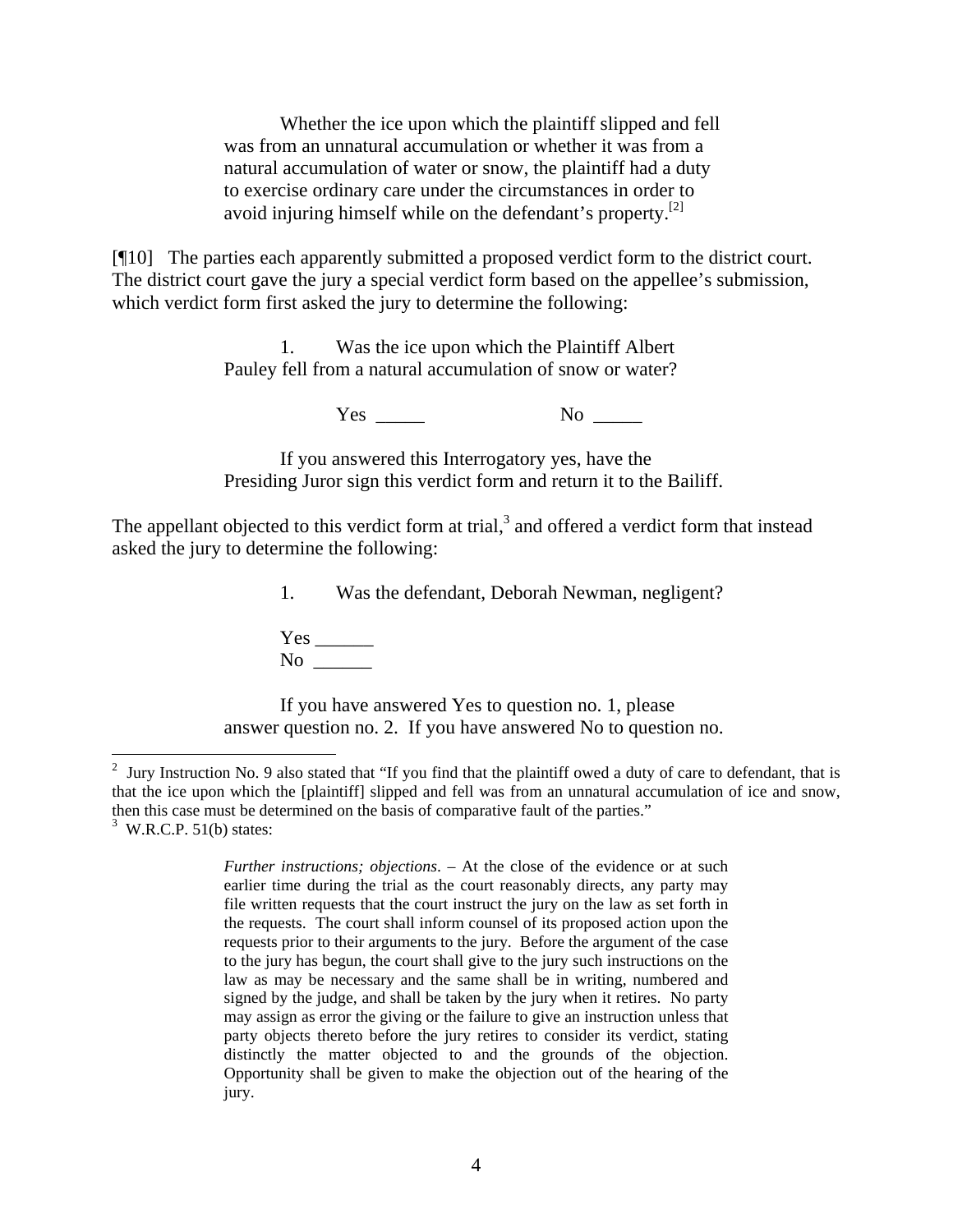1, please have the presiding juror sign this verdict and notify the bailiff.

In the alternative, the appellant argued that a verdict form based on the appellee's submission should ask either whether the ice upon which the appellant fell was "entirely" from a natural accumulation of precipitation, or whether it was from an "unnatural" accumulation of precipitation.

[¶11] We cannot say that the district court abused its discretion in submitting a special verdict to the jury regarding the appellee's duty of care.<sup>4</sup> A key, disputed issue at trial was whether the appellant fell on a natural, or an unnatural, accumulation of precipitation. We have recognized that "in certain instances the question of duty hinges upon the determination of certain basic facts and, in those rare circumstances, the question of the existence of a duty is properly placed before the trier of fact." *Selby v. Conquistador Apartments, Ltd.*, 990 P.2d 491, 494 (Wyo. 1999).

[¶12] We also cannot say that the form of the special verdict misled or confused the jury with respect to the applicable principles of law. The special verdict asked the jury to determine whether the ice upon which the appellant fell resulted from a natural accumulation of snow or water. Our standard of review requires that we consider the jury instructions as a whole, and not in isolation. *Turcq,* 950 P.2d at 51 (*quoting L.U. Sheep Co.*, 790 P.2d at 672); *Banks v. Crowner,* 694 P.2d 101, 105 (Wyo. 1985). It is apparent from reading the special verdict *together* with Instruction No. 8 that the jury was not precluded from considering whether the appellant's fall resulted from an unnatural accumulation of precipitation or the appellant's contentions regarding the role of precipitation from the appellee's garage downspout in creating or aggravating the hazard upon which the appellant fell. Both parties agree that Instruction No. 8 was a correct statement of the law to the extent it set forth the "natural accumulation" rule. *See Selby*, 990 P.2d at 494. The instruction clearly explained

 $\frac{4 \text{ W.R.C.P. 49(a) states:}}{4 \text{ W.R.C.P. 49(b)}}$ 

<sup>(</sup>a) *Special verdicts*. – The court may require a jury to return only a special verdict in the form of a special written finding upon each issue of fact. In that event the court may submit to the jury written questions susceptible of categorical or other brief answer or may submit written forms of the several special findings which might properly be made under the pleadings and evidence; or it may use such other method of submitting the issues and requiring the written findings thereon as it deems most appropriate. The court shall give to the jury such explanation and instruction concerning the matter thus submitted as may be necessary to enable the jury to make its findings upon each issue. If in so doing the court omits any issue of fact raised by the pleadings or by the evidence, each party waives the right to a trial by jury of the issue so omitted unless before the jury retires the party demands its submission to the jury. As to an issue omitted without such demand the court may make a finding; or, if it fails to do so, it shall be deemed to have made a finding in accord with the judgment on the special verdict.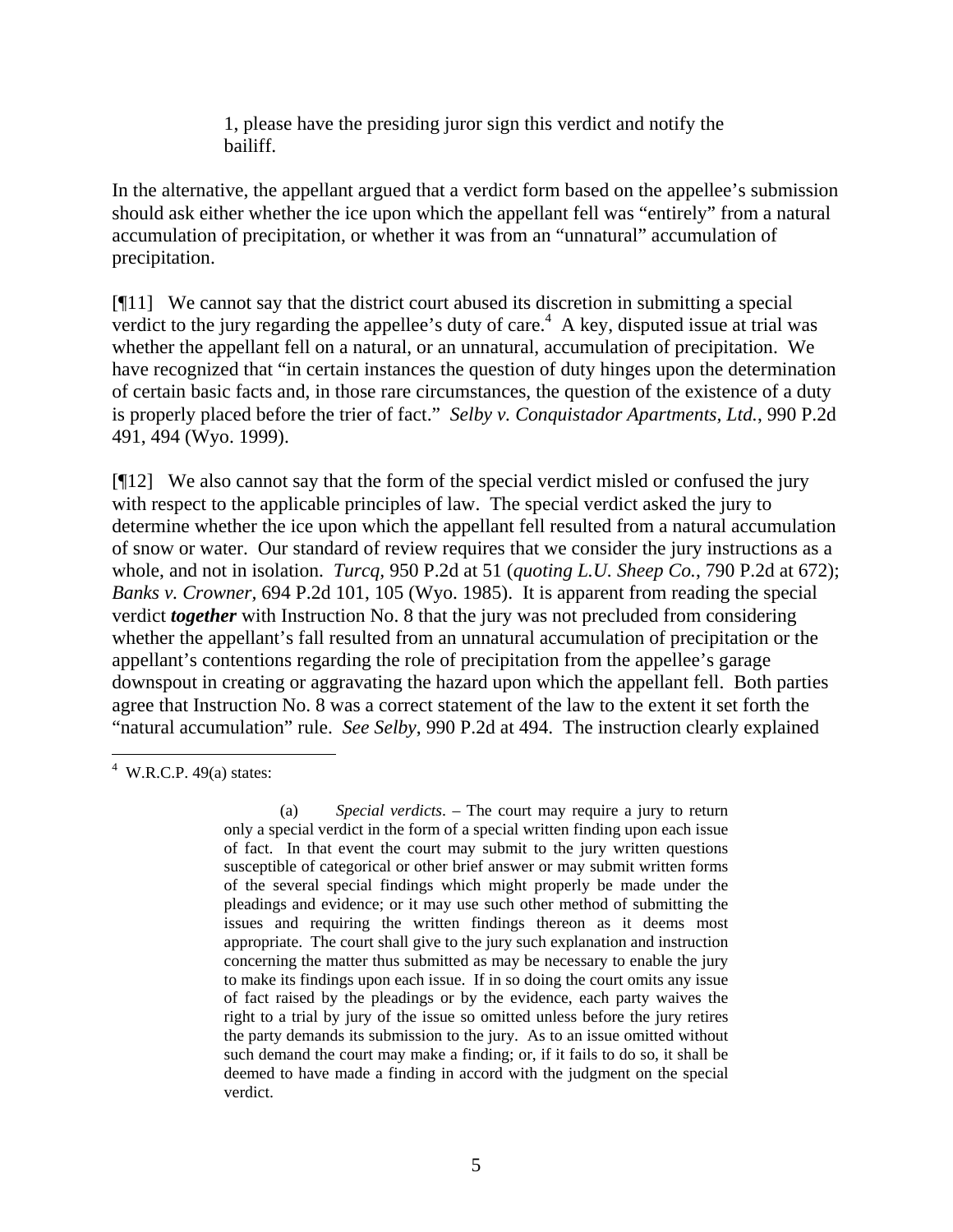the relationship between natural and unnatural accumulations of precipitation vis-a-vis the appellee's legal duty of care,<sup>5</sup> and stated what elements the appellant was required to prove in order to establish that the accumulation at issue was unnatural. Indeed, an unnatural accumulation, as defined in Instruction No. 8, necessarily encompassed whether the appellee created or aggravated the hazard and whether the hazardous condition was substantially more dangerous than it would have been in its natural state. *See Selby*, 990 P.2d at 495-96.

[¶13] We further note that the appellant's counsel referred to Instruction No. 8 during his closing argument, and specifically claimed that the ice upon which the appellant fell was due to an unnatural accumulation (the increased flow of water to that shaded area of the sidewalk from the appellee's garage downspout created or aggravated the hazard), the appellee knew or should have known of the hazard, and the hazardous condition was substantially more dangerous than it would have been in its natural state. The appellant's counsel also argued that the jury should answer "no" to the first question on the verdict form because after the natural precipitation had subsided, "there was still tons of water rolling off this roof and rolling right to [the spot where the appellant fell]. There was no way that you could safely say that's a natural accumulation. That's unnatural. And that's why he fell."

[¶14] The district court exercised its discretion in establishing the particular form of the special verdict. The special verdict could just as easily have asked the jury to determine whether the appellant's fall resulted from an "unnatural" accumulation of precipitation. However, the "'fact that an instruction may have been . . . drafted in a way more favorable to a party does not warrant reversal for a new trial.'" *Shrader*, 882 P.2d at 832 (*quoting Triton Coal Co., Inc. v. Mobil Coal Producing, Inc.*, 800 P.2d 505, 512 (Wyo. 1990)). The appellant has not demonstrated that, considering the circumstances of the instant case, he was prejudiced by the form of the special verdict.

[¶15] The appellant similarly objected, at trial, to the following jury instruction given by the district court:

## *JURY INSTRUCTION NO. 5*

This is a civil lawsuit arising out of an accident that occurred on January 9, 2000 here in Casper. On that date the plaintiff, Albert Pauley, was walking his dog around his neighborhood block. As the plaintiff walked upon the sidewalk adjacent to defendant Deborah Newman's garage, Mr. Pauley slipped on some ice and fell. Mr. Pauley has brought this lawsuit against Ms. Newman for the injuries he claims he received in that accident. Mr. Pauley contends that he slipped upon some ice that resulted from water draining from the plaintiff's garage, which water subsequently froze on the

<sup>&</sup>lt;sup>5</sup> The appellant does not argue that the district court improperly instructed the jury as to the legal effect of its answer to the special verdict.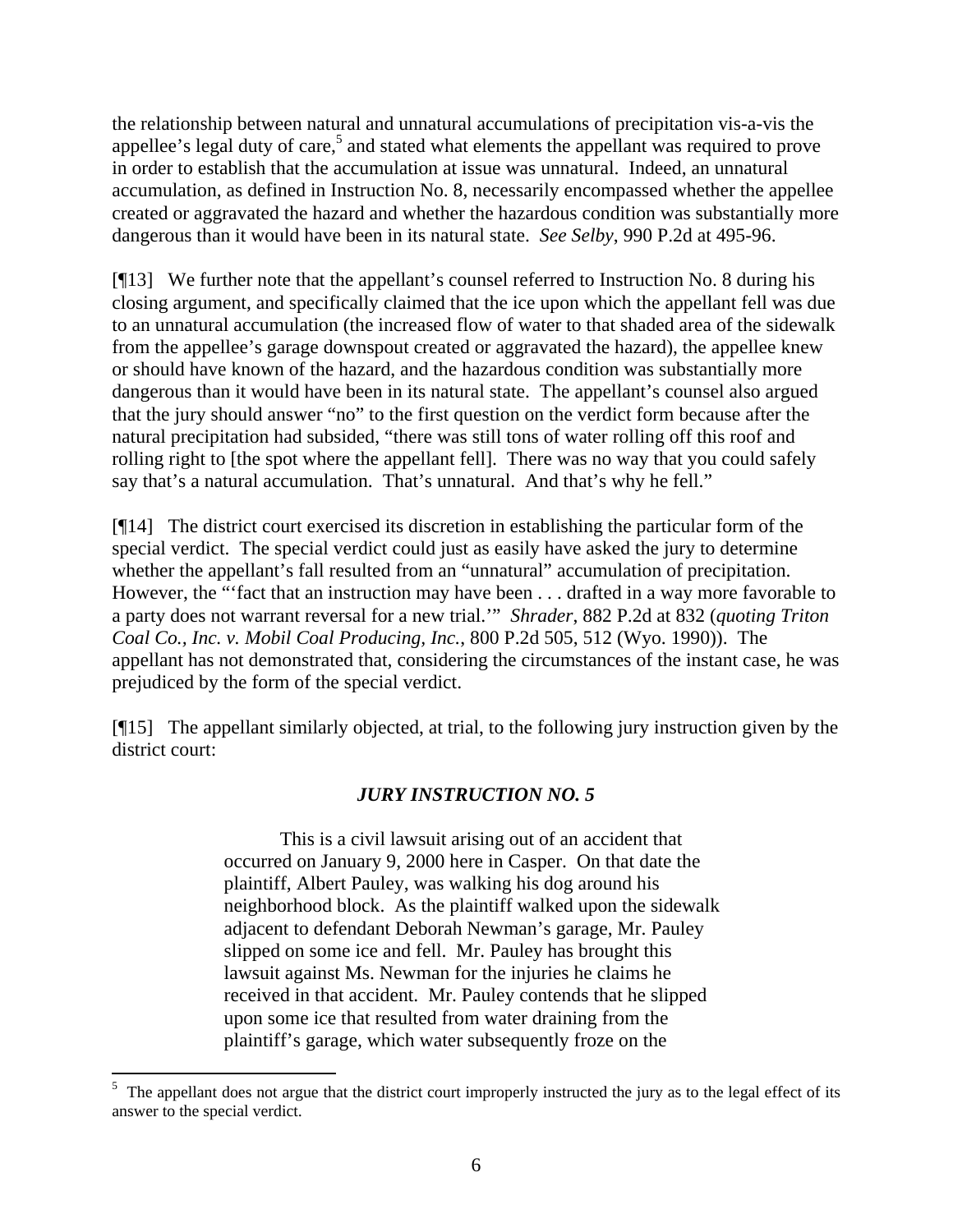sidewalk. Mr. Pauley contends that Ms. Newman was negligent in permitting that condition to exist, and was negligent in not maintaining her sidewalk. Mr. Pauley contends that as a result of his slip and fall, he injured his shoulder, which has resulted in medical bills, disability, and loss of enjoyment of life.

The defendant Deborah Newman contends that the ice upon which Mr. Pauley slipped was the result of snow or mist that had fallen the night before on the sidewalk, and frozen. Ms. Newman denies that the icy condition on the sidewalk was created by her. Ms. Newman also denies that she was at fault, and contends that the icy condition was created overnight, with the accident then occurring the early morning of the following day. Ms. Newman also contends that Mr. Pauley himself was at fault for his accident in not being more careful walking in winter conditions.

These are only the contentions of the parties, and should not be considered by you to be evidence in the case.

On appeal, the appellant argues that this instruction is a misstatement of the law because the "instruction never mentions the possibility of the combination of a natural and unnatural accumulation of ice or snow, or that the [appellee] may have aggravated a natural accumulation."

[¶16] We note that Jury Instruction No. 5 merely summarized the parties' contentions. It did not purport to be a statement of the law, a statement of the evidence in the case, or an exhaustive account of the parties' contentions.<sup>6</sup> We fail to see how the wording of this jury instruction conflicts with Instruction No. 8, which instruction the appellant concedes is a correct statement of the law with respect to natural and unnatural accumulations of precipitation, or how Jury Instruction No. 5 could conceivably have misled or confused the jury as to the applicable law. During his closing argument, the appellant was permitted full rein (within the legal framework established by Instruction No. 8) in arguing the role of precipitation from the appellee's garage downspout in creating or aggravating the hazard upon which the appellant slipped and fell. The appellant has not demonstrated that he was prejudiced by Jury Instruction No. 5. *See generally Garnick v. Teton County School Dist. No. 1*, 2002 WY 18, ¶ 28, 39 P.3d 1034, 1048 (Wyo. 2002).

## **MOTION FOR NEW TRIAL**

[¶17] The appellant filed a motion for a new trial in August 2002, which motion the district court denied. In that motion, the appellant presented essentially the same arguments we addressed previously in this opinion. "Trial courts have broad discretion when ruling on a

<sup>&</sup>lt;sup>6</sup> The appellant does not argue that he was, in effect, denied a "theory of the case" instruction.